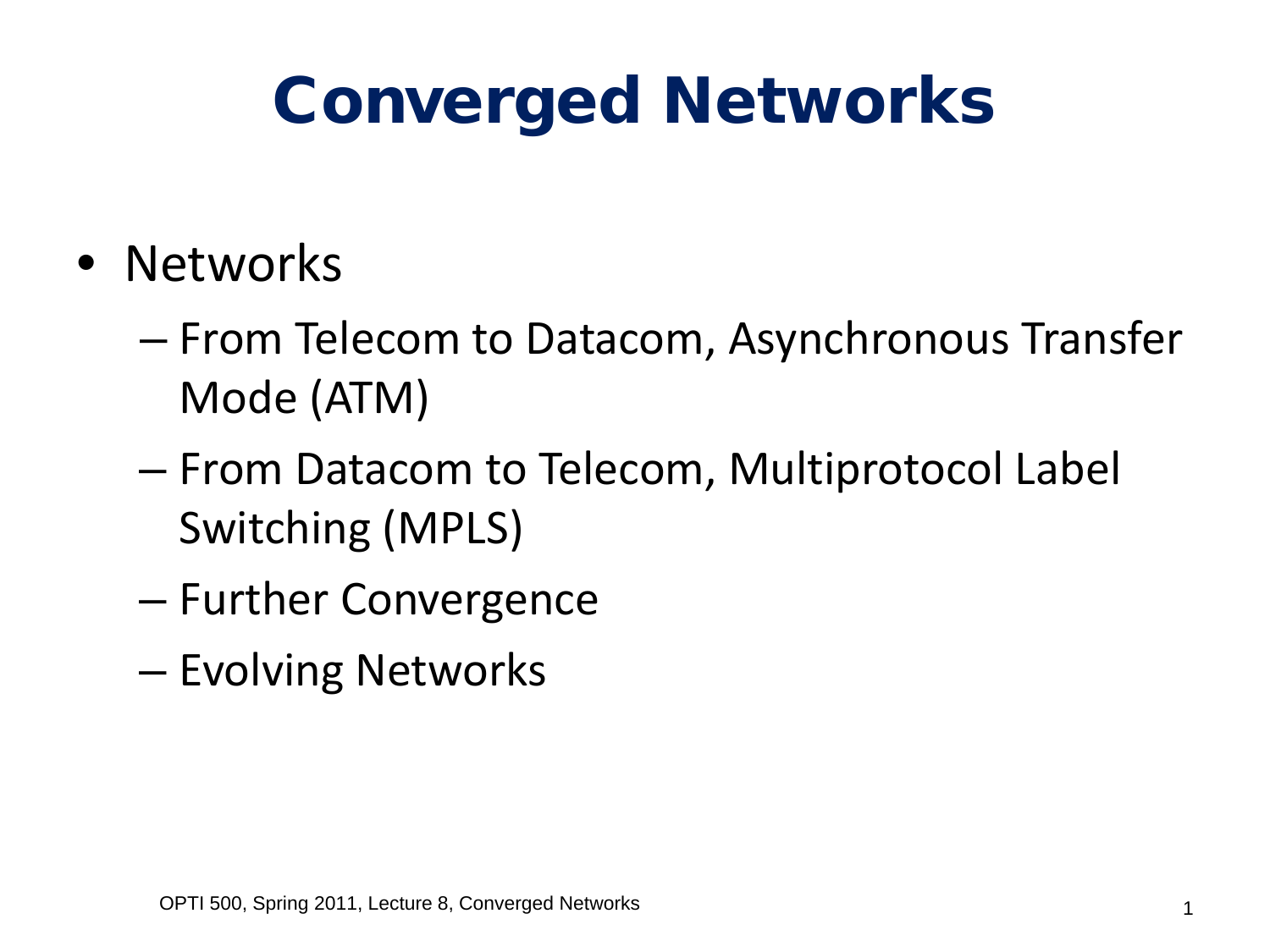#### Data Communication to Telecommunication – Multiprotocol Label Switching



- MPLS standardization began in 1997 by the IETF
- MPLS uses a small, 20 byte label inserted between the Layer 3 (IP) packet header and the Layer 2 frame header
- MPLS provides
	- A fast forwarding mechanism
	- Support for connection-oriented switching
	- Quality of service assurance for voice, video, and time critical data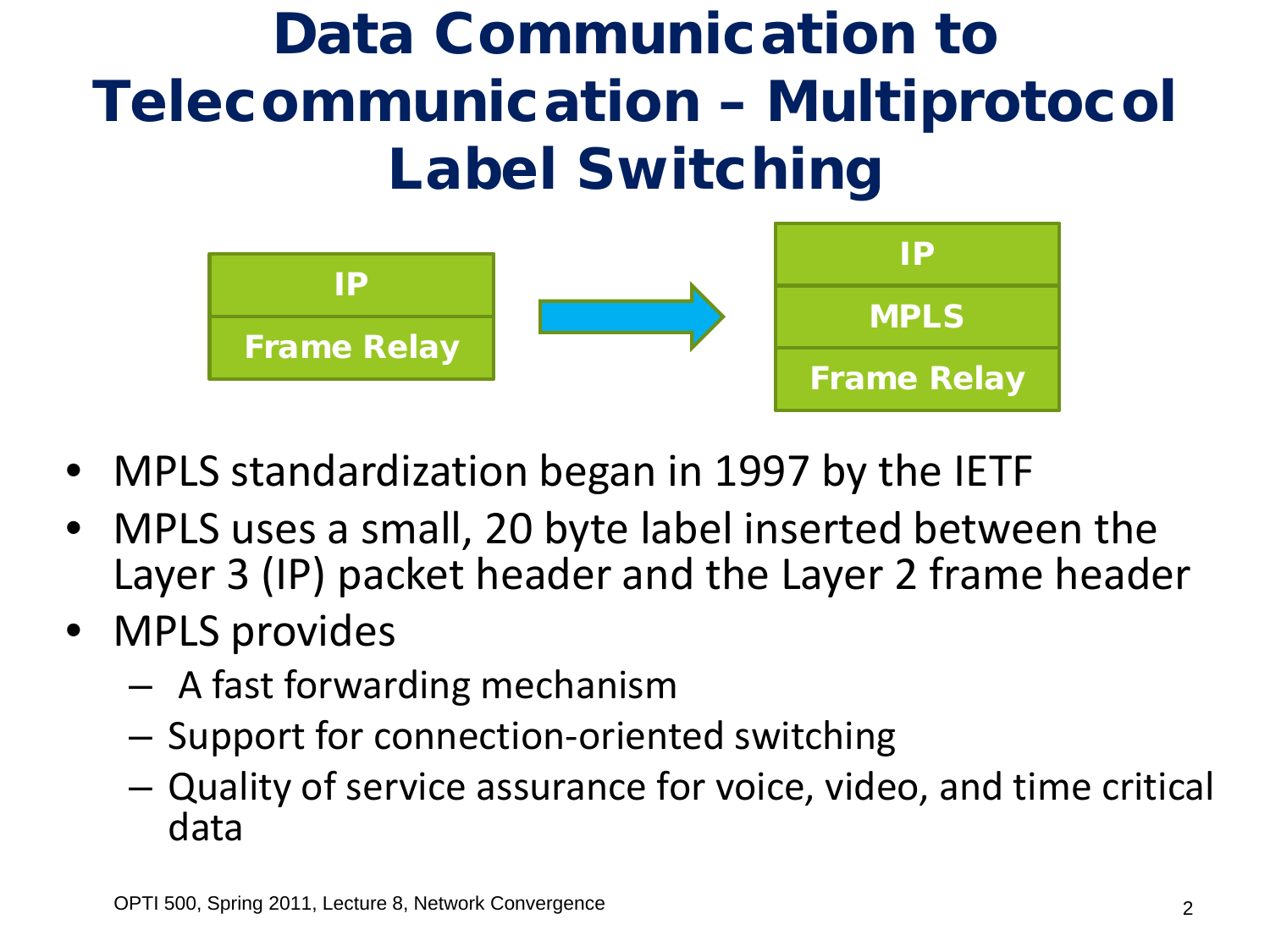#### Data Communication to Telecommunication – Multiprotocol Label Switching



- MPLS standardization began in 1997 by the IETF
- MPLS uses a small, 20 byte label inserted between the Layer 3 (IP) packet header and the Layer 2 frame header
- MPLS provides
	- A fast forwarding mechanism
	- Support for connection-oriented switching
	- Quality of service assurance for voice, video, and time critical data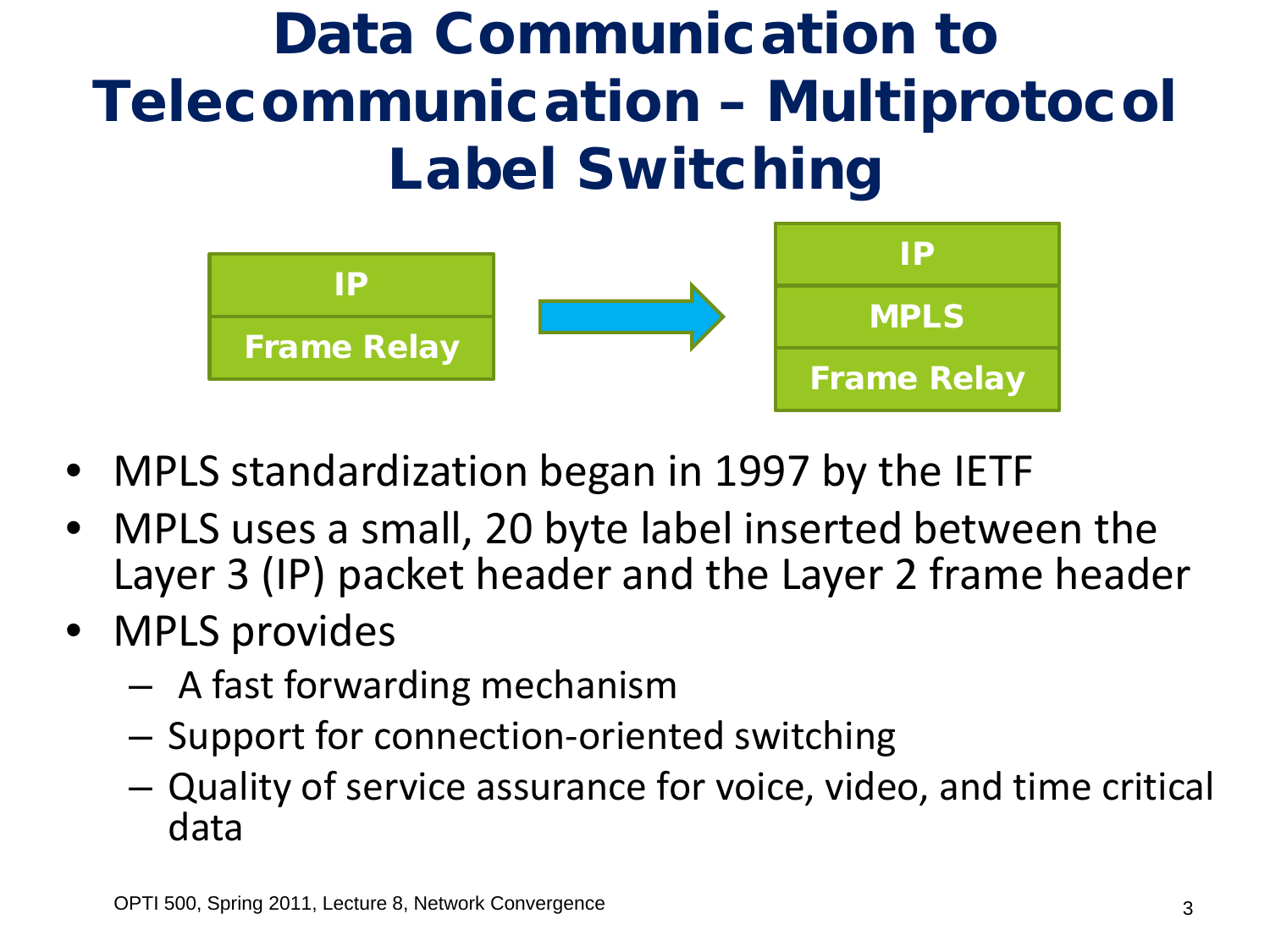# Network Convergence

- Network convergence refers to the use of both datacom and telecom protocols and hardware in the same network.
- The motivation is to share resources and to combine the flexibility of datacom networks with the high capacity and Quality of Service assurance of telecom networks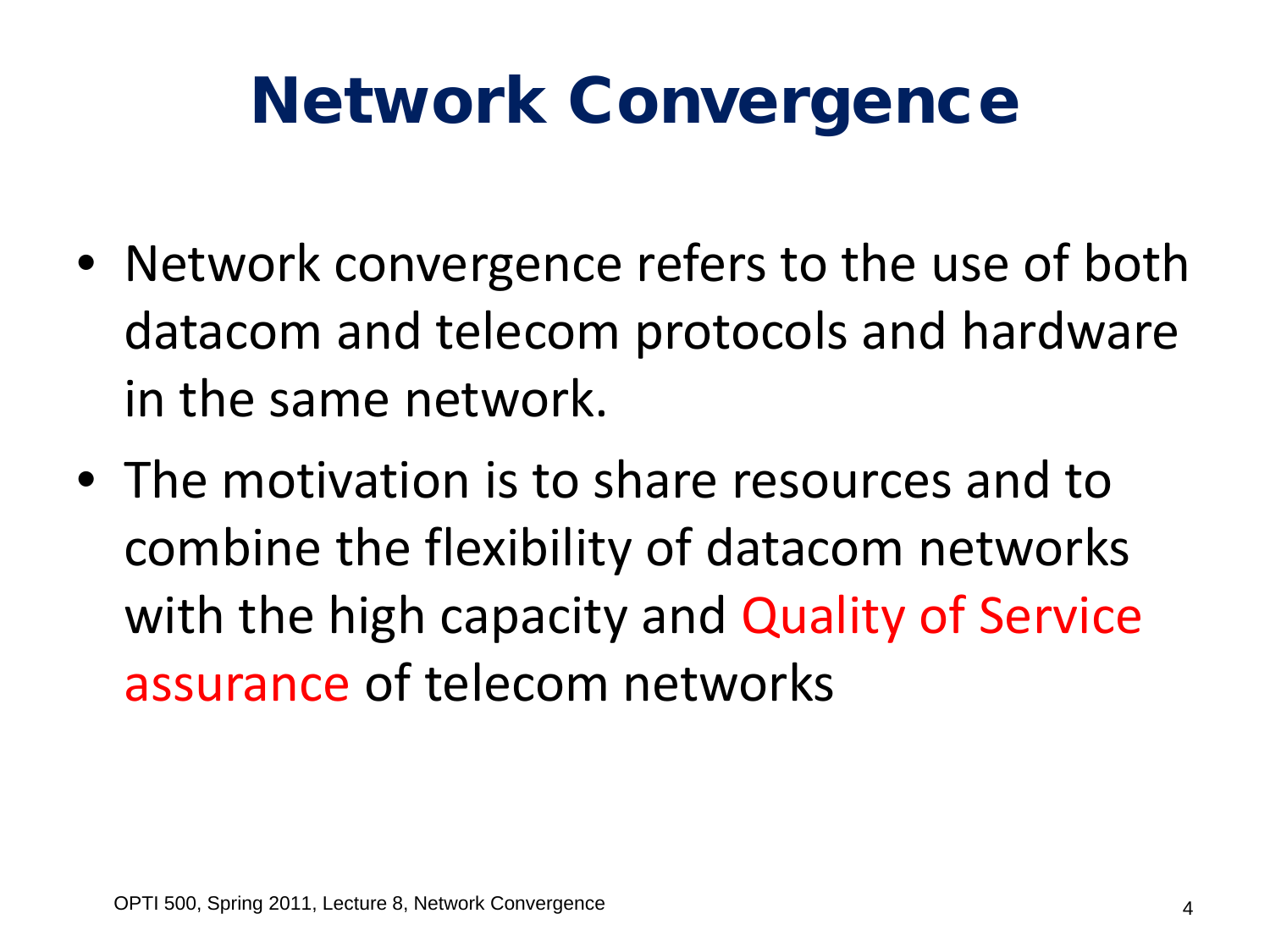# Protocol Stacks



#### **By the 1990's**

- Internet Protocol had become the most important data network protocol
- SONET had become the most important telecommunication protocol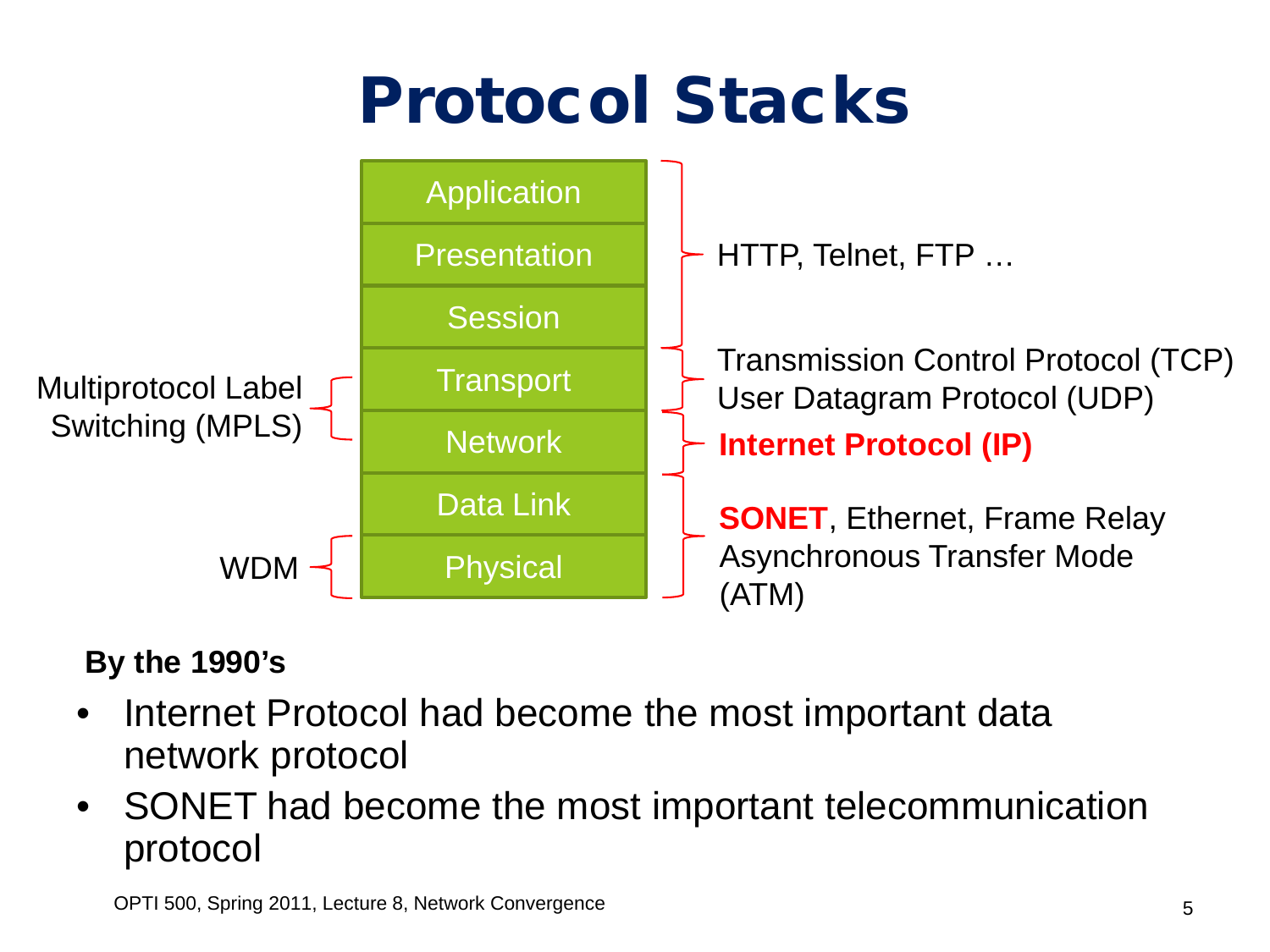# Standards Bodies

- International Telecommunications Union (ITU)
	- Wavelength Division Multiplexing (WDM)
	- Asynchronous Transfer Mode (ATM)
- Internet Engineering Task Force (IETF)
	- $-$  TCP/IP
	- Multiprotocol Label Switching (MPLS)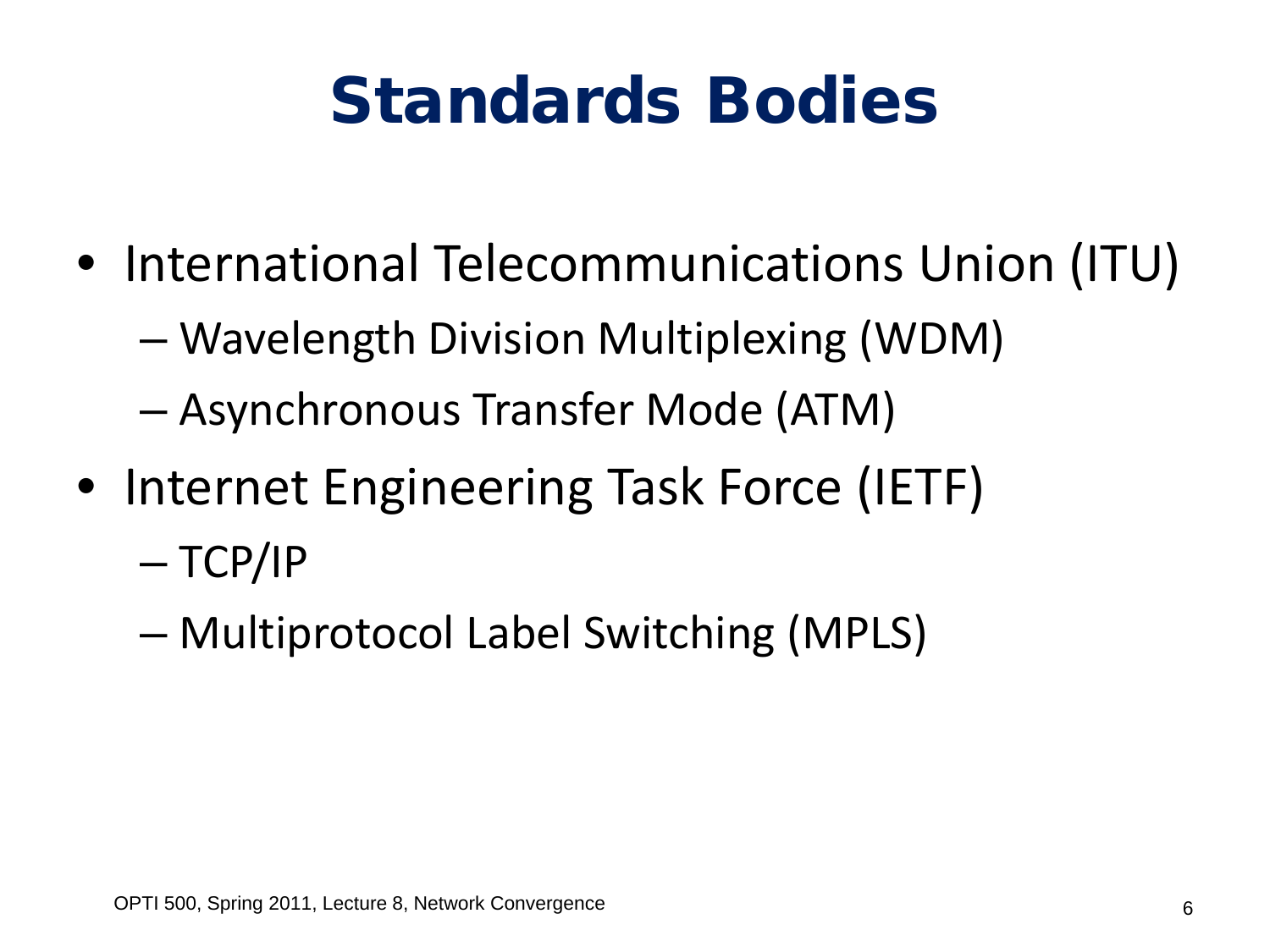#### Telecommunication to Data Communication – Asynchronous Transfer Mode (ATM) over SONET



- ATM was standardized in the 1990's by the ITU
- It is an ambitious approach to carrying a very wide range of services
- ATM provides Quality of Service (QOS) guarantees, for voice, video, and critical data services, that IP does not
- ATM networks are now widely deployed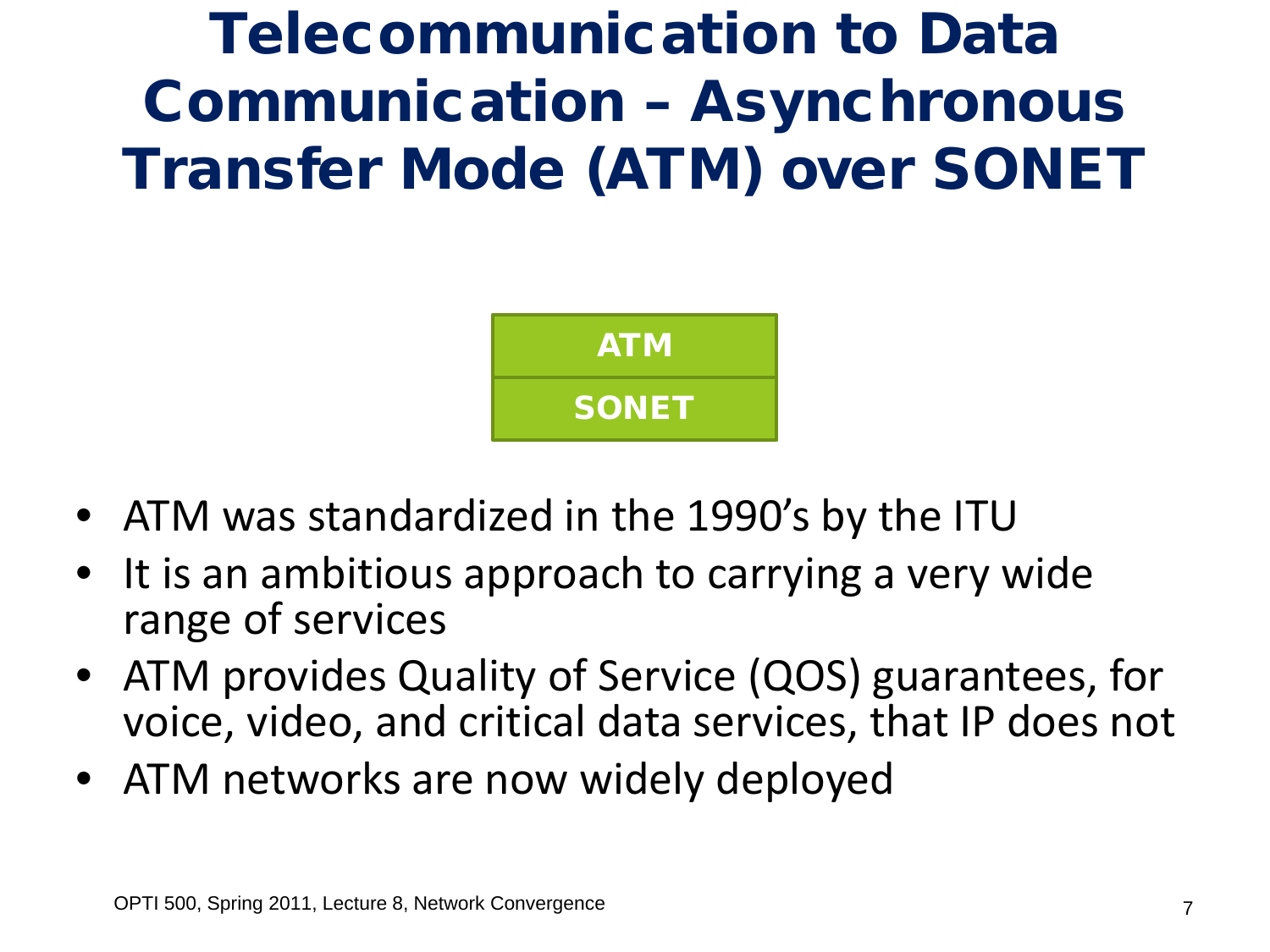# An ATM "Cell"



The relatively small 48 byte payload represents a compromise between requirements for:

- Fast switching to ensure quality of service
- Low overhead for more efficient use of bandwidth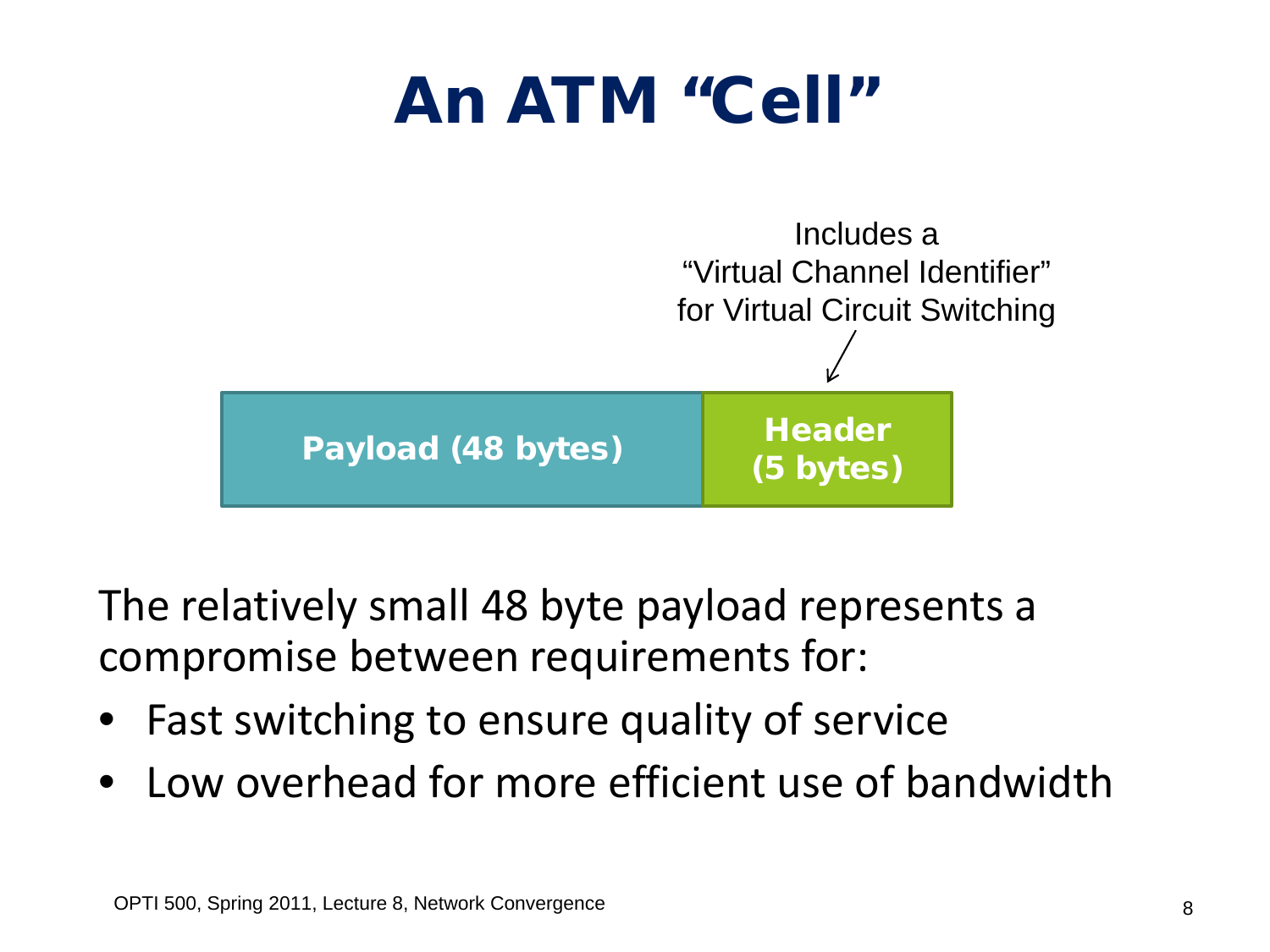# Virtual Circuit Switching (Connection Oriented Networks)



• Networks with virtual circuit switching look like circuit switched networks, but the circuits are not "hard wired"

OPTI 500, Spring 2011, Lecture 8, Network Convergence 9 And 100 and 100 and 100 and 100 and 100 and 100 and 10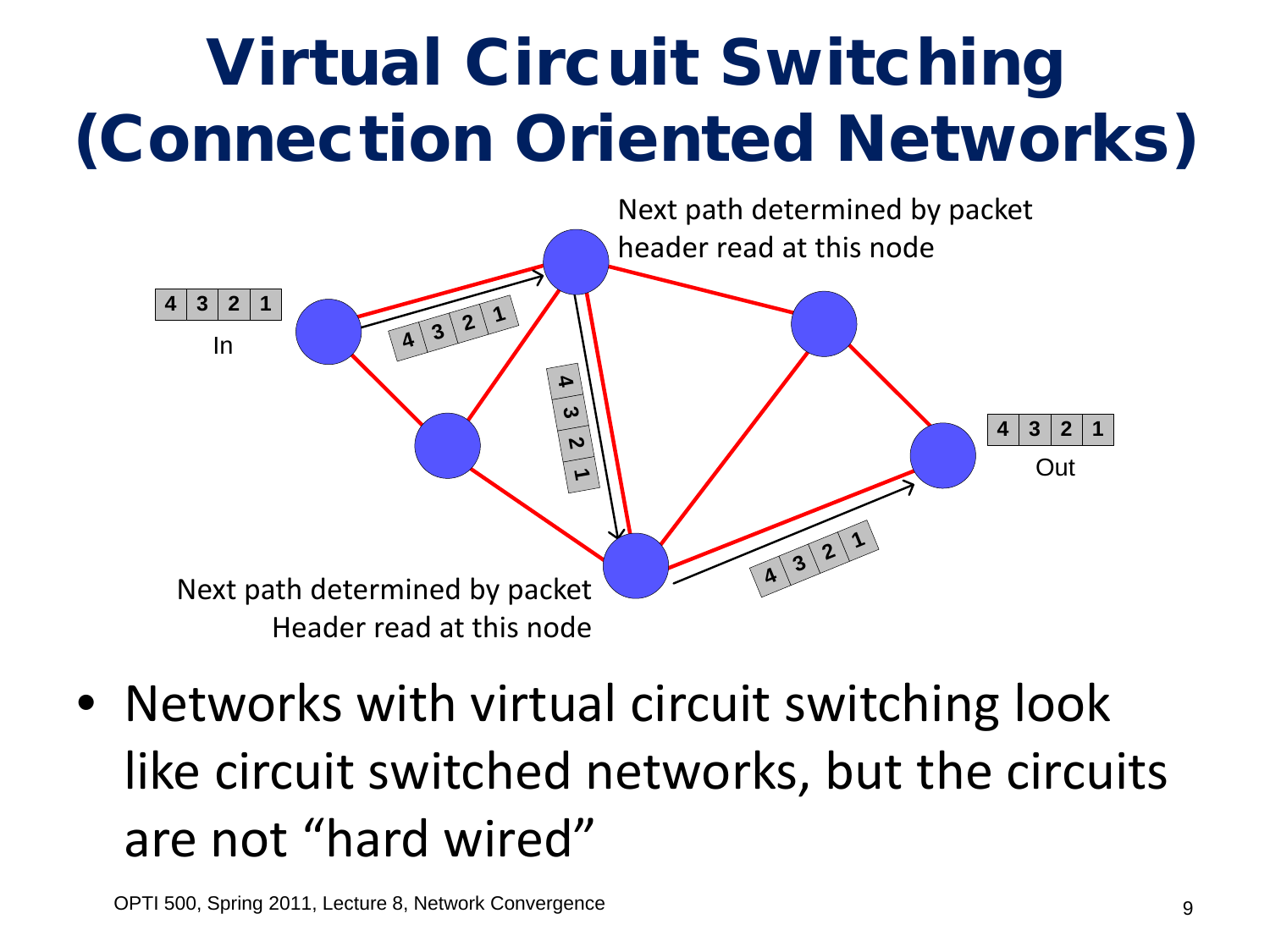# Virtual Circuit Switching



• Virtual circuit switching mimics old-fashion circuit switching

OPTI 500, Spring 2011, Lecture 8, Network Convergence 10 and 10 and 10 and 10 and 10 and 10 and 10 and 10 and 10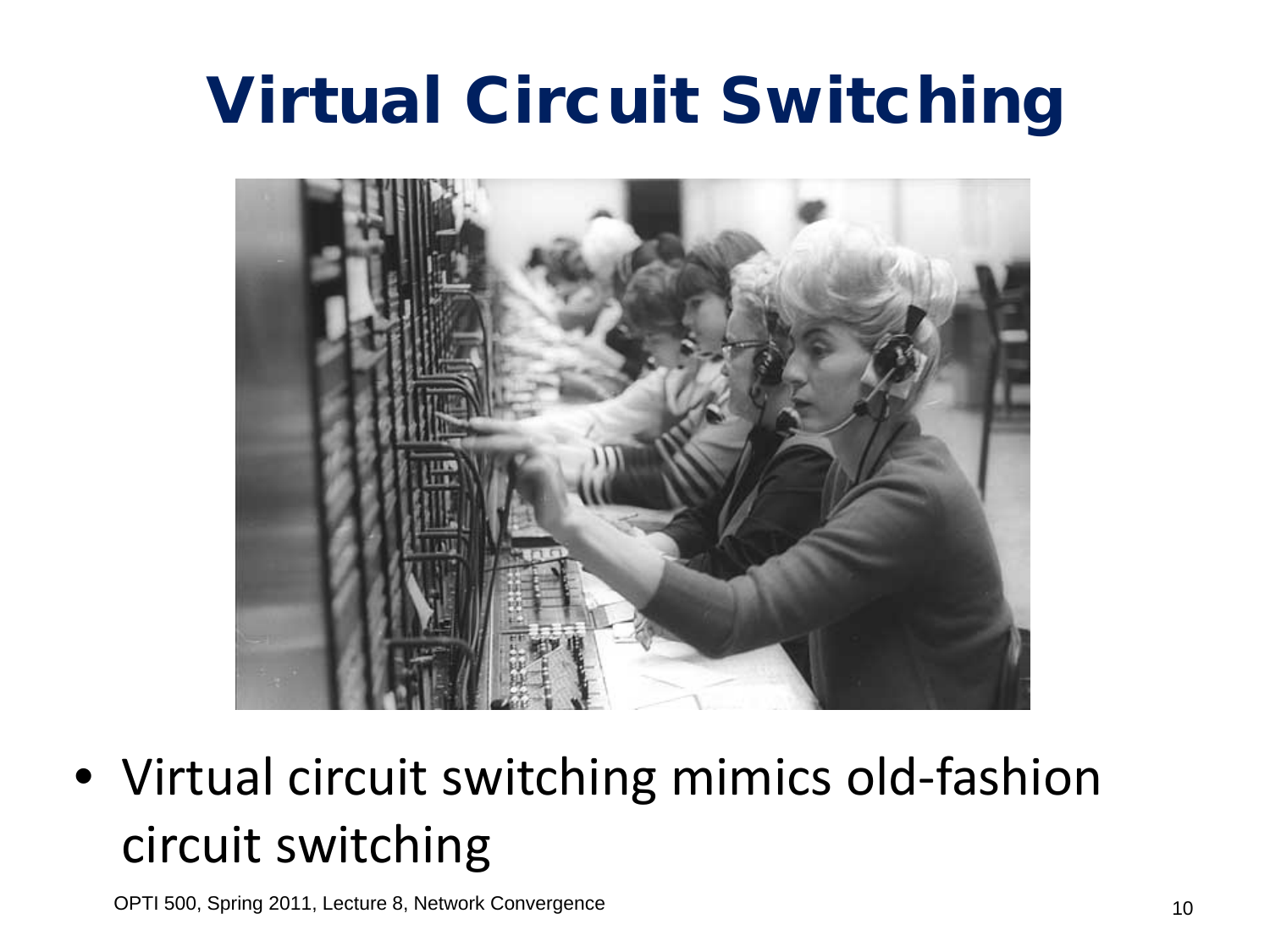# Network Classification by Switching Type

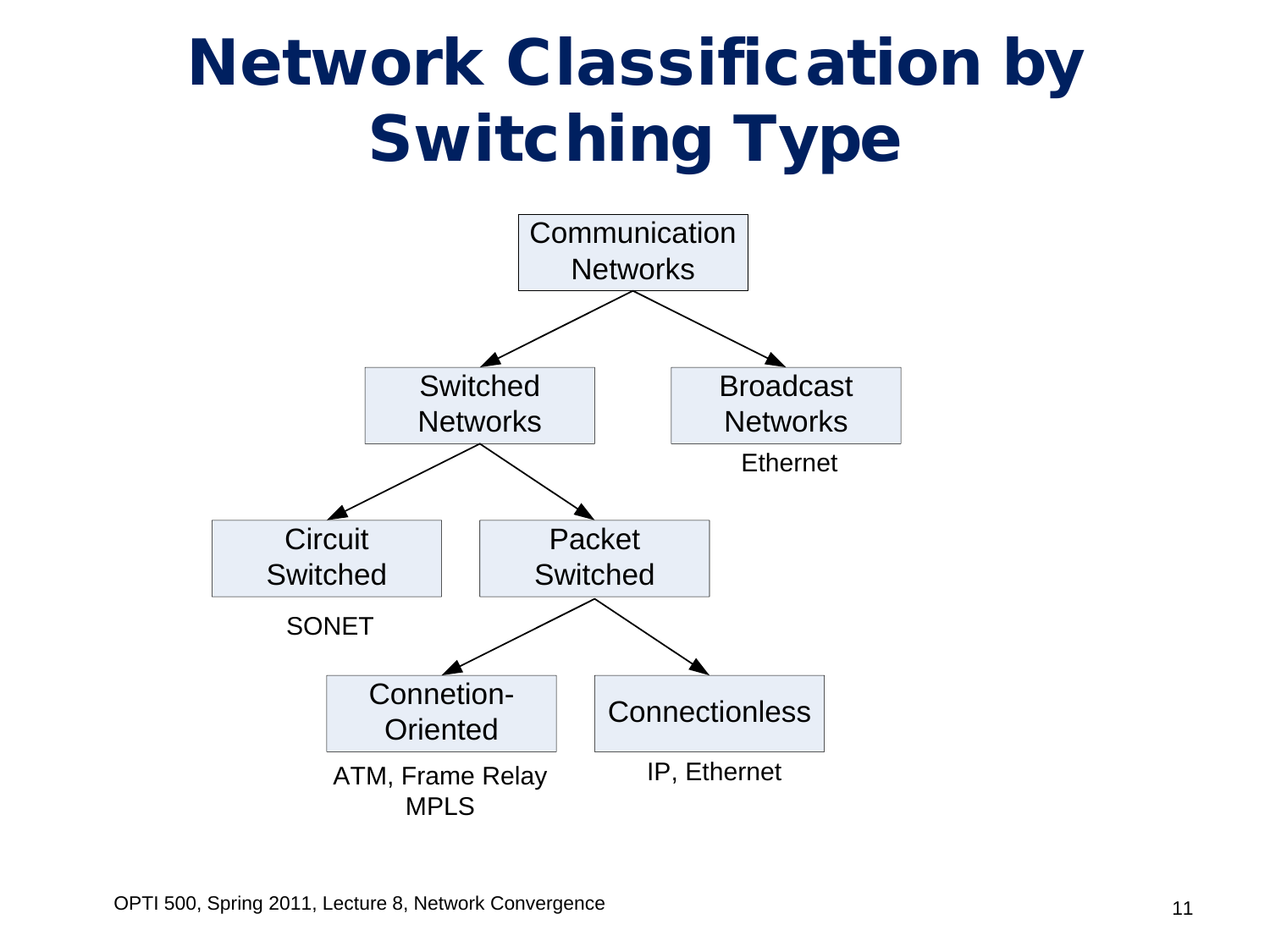## Asynchronous Transfer Mode – "Reference Model"

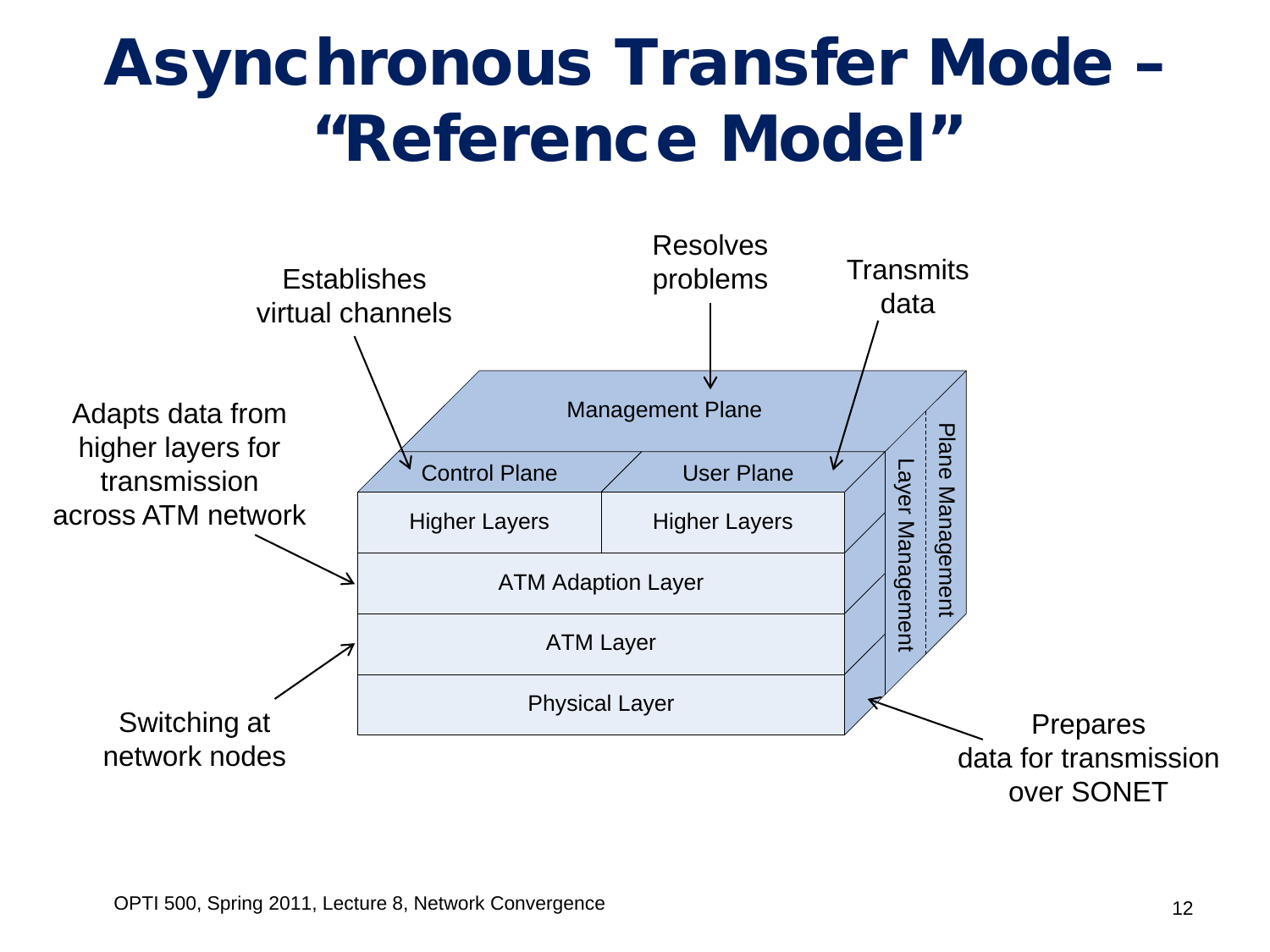## Stack Traversal Across an ATM Network



• Node switching takes place at the ATM layer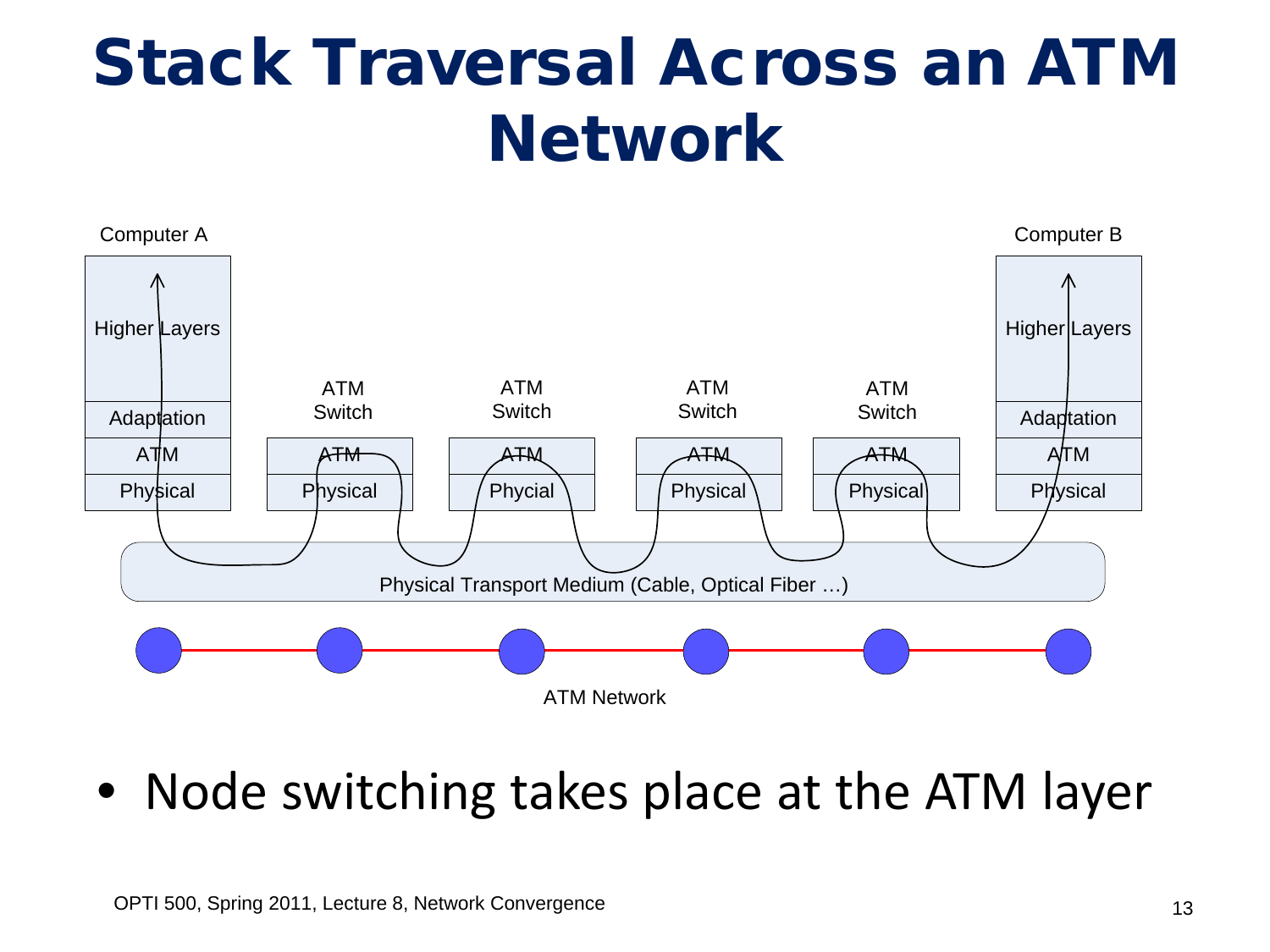#### Data Communication to Telecommunication – Multiprotocol Label Switching



- MPLS standardization began in 1997 by the IETF
- MPLS uses a small, 20 byte label inserted between the Layer 3 (IP) packet header and the Layer 2 frame header
- MPLS provides
	- A fast forwarding mechanism
	- Support for connection-oriented switching
	- Quality of service assurance for voice, video, and time critical data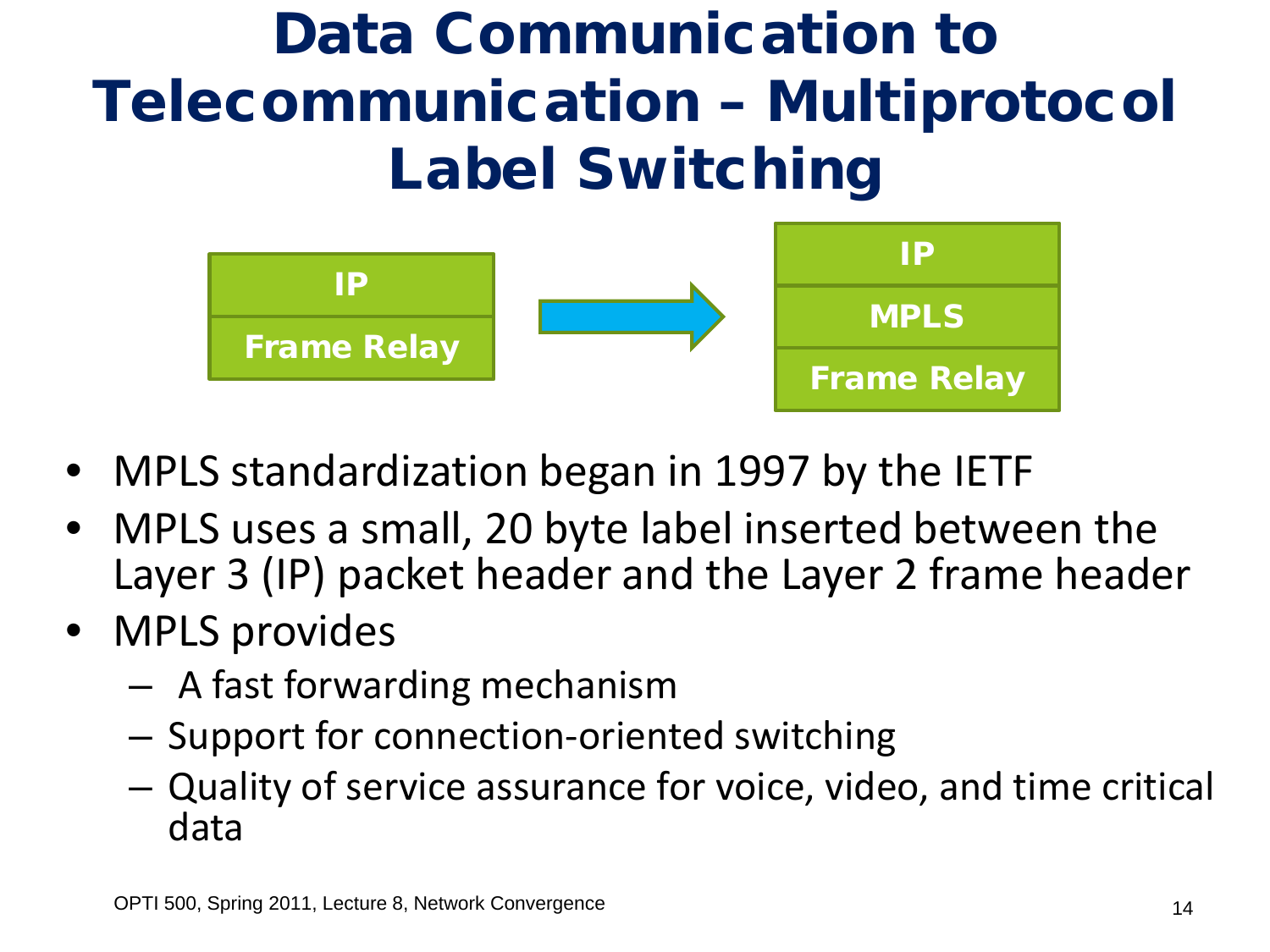# Motivation for Further Convergence

- Internet protocol dominates data transfer and ATM was not able to displace it.
- IP over Frame Relay with MPLS does not provide the capacity of SONET and WDM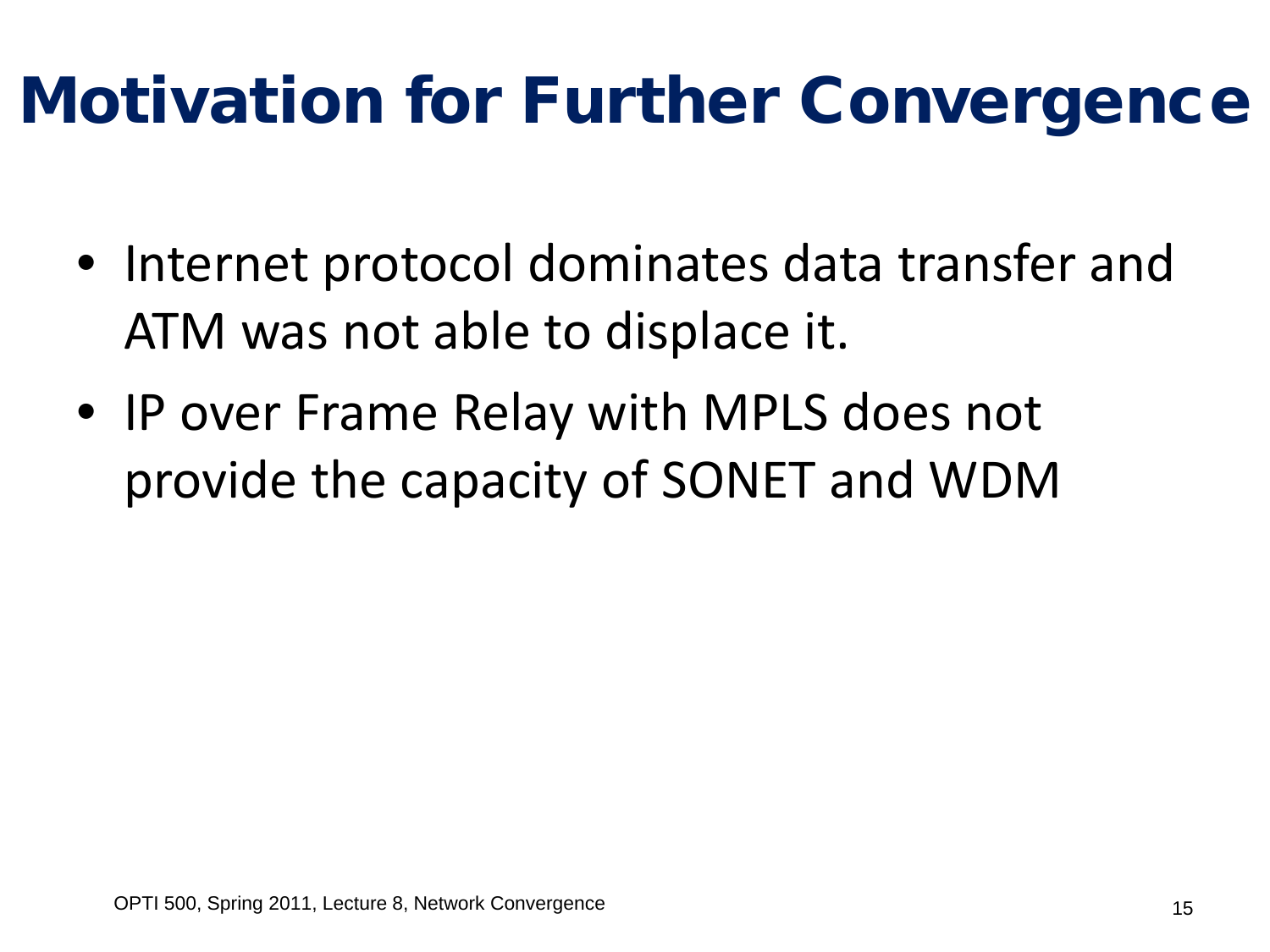# A More Fully Converged Network



- The communication infrastructure has evolved so that complicated convergence schemes like this are widely used today
- People agree that simplification would be a good thing